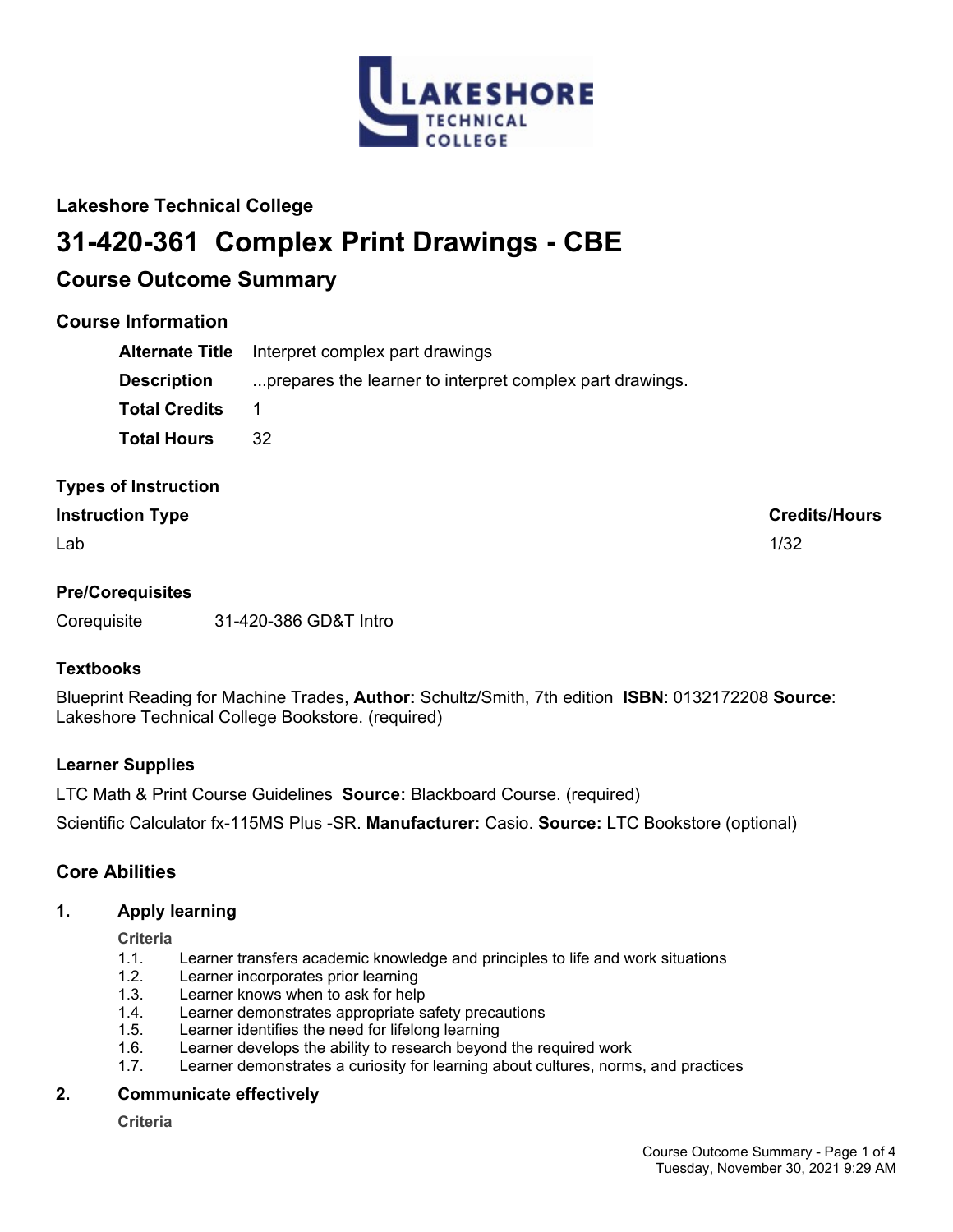- 2.1. Learner comprehends written materials
- 2.2. Learner writes clearly, concisely, and accurately
- 2.3. Learner adjusts communication style in order to meet the needs of others
- 2.4. Learner demonstrates active listening skills
- 2.5. Learner uses culturally appropriate verbal and non-verbal communication methods

## **3. Use mathematics effectively**

#### **Criteria**

- 3.1. Learner solves real world problems using mathematics
- 3.2. Learner measures accurately
- 3.3. Learner analyzes graphical information
- 3.4. Learner demonstrates an understanding of world measurements and foreign currency exchange

# **Program Outcomes**

## **1. Apply basic safety practices in the machine shop**

#### **Summative Assessment Strategies**

1.1. WTCS TSA Scoring Guide

#### **Criteria**

- 1.1. Demonstrate safety procedures
- 1.2. Operate machine with all required guards in place
- 1.3. Maintain clean and organized work environment
- 1.4. Wear appropriate clothing and Personal Protective Equipment (PPE)
- 1.5. Demonstrate proper lock-out tag-out procedures

## **2. Interpret industrial/engineering drawings**

**Summative Assessment Strategies**

2.1. WTCS TSA Scoring Guide

**Criteria**

- 2.1. Interpret orthographic projections
- 2.2. Interpret lines, symbols, conventions and notations
- 2.3. Distinguish between structural shapes
- 2.4. Interpret a Bill of Materials
- 2.5. Determine location of part features according to established specifications
- 2.6. Calculate tolerances according to established specifications
- 2.7. Drawings follow view projection standards
- 2.8. Interpret Geometric Dimensioning and Tolerancing

## **3. Apply precision measuring methods to part inspection**

#### **Summative Assessment Strategies**

3.1. WTCS TSA Scoring Guide

**Criteria**

- 3.1. Select correct measuring tool for job requirements
- 3.2. Demonstrate care of precision measuring equipment according to established procedures
- 3.3. Convert English/metric measurements
- 3.4. Use standard industry measurement terminology
- 3.5. Perform precision measurement according to established procedures

# **Course Competencies**

**1. Interpret complex part drawings answering questions specifically related to: GD & T, with respect to location, positional, runout and profile tolerances.**

**Linked Core Abilities** Apply learning Communicate effectively Use mathematics effectively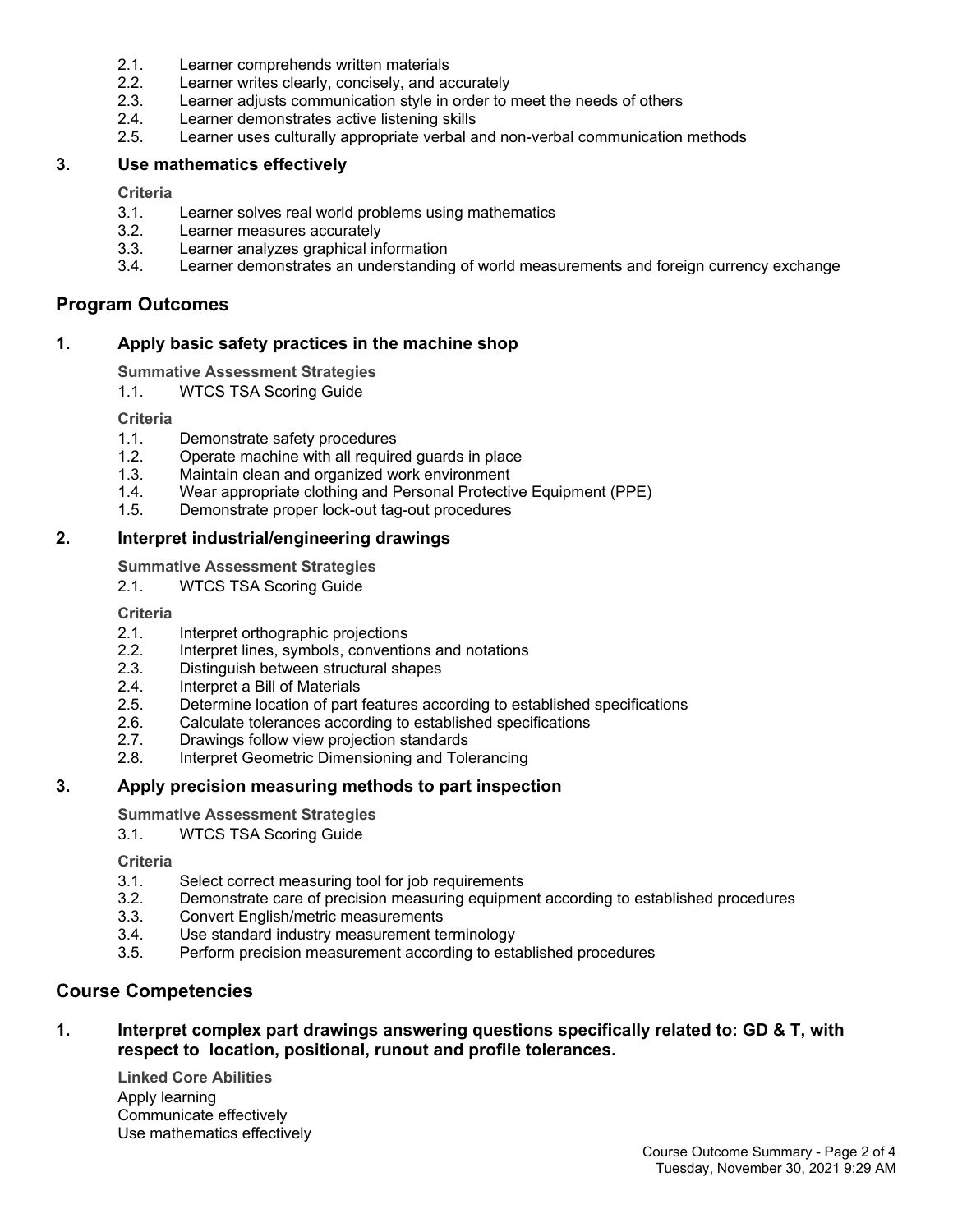**Linked Program Outcomes** Interpret industrial/engineering drawings Apply precision measuring methods to part inspection

#### **Assessment Strategies**

- 1.1. Unit Exercise
- 1.2. Written Test

#### **Criteria**

*Your performance will be successful when:*

- 1.1. learner submits the assignment.<br>1.2. learner can answer questions re
- learner can answer questions related to GD&T in complex part drawings.
- 1.3. learner completes the unit test.

#### **Learning Objectives**

- 1.a. Recognize various dimensioning systems including; datum and point-to-point.
- 1.b. Explain location, positional, runout and profile tolerances.
- 1.c. Recognize part drawings that use geometric dimensioning and tolerancing systems.
- 1.d. Explain geometric dimensioning and tolerancing symbols.

## **2. Interpret complex part drawings answering questions specifically related to: splines, spur and worm gears.**

**Linked Core Abilities** Apply learning Communicate effectively Use mathematics effectively

**Linked Program Outcomes** Interpret industrial/engineering drawings

#### **Assessment Strategies**

- 2.1. Unit Exercise<br>2.2. Written Test
- Written Test

## **Criteria**

*Your performance will be successful when:*

- 2.1. learner submits the assignment.
- 2.2. learner can answer questions related to worm gearing in complex part drawings.
- 2.3. learner completes the unit test.

#### **Learning Objectives**

- 2.a. Explain the methods by which certain features of worms and worm gears are represented.
- 2.b. Explain the parts and terminology related to spline, spur and worm gears.
- 2.c. Use mathematical rules for computing the data required in the construction of the worm and worm gear.

## **3. Interpret complex part drawings answering questions specifically related to: pin fasteners and springs.**

**Linked Core Abilities** Apply learning Communicate effectively Use mathematics effectively

**Linked Program Outcomes** Interpret industrial/engineering drawings

#### **Assessment Strategies**

- 3.1. Unit Exercise
- 3.2. Written Test

**Criteria**